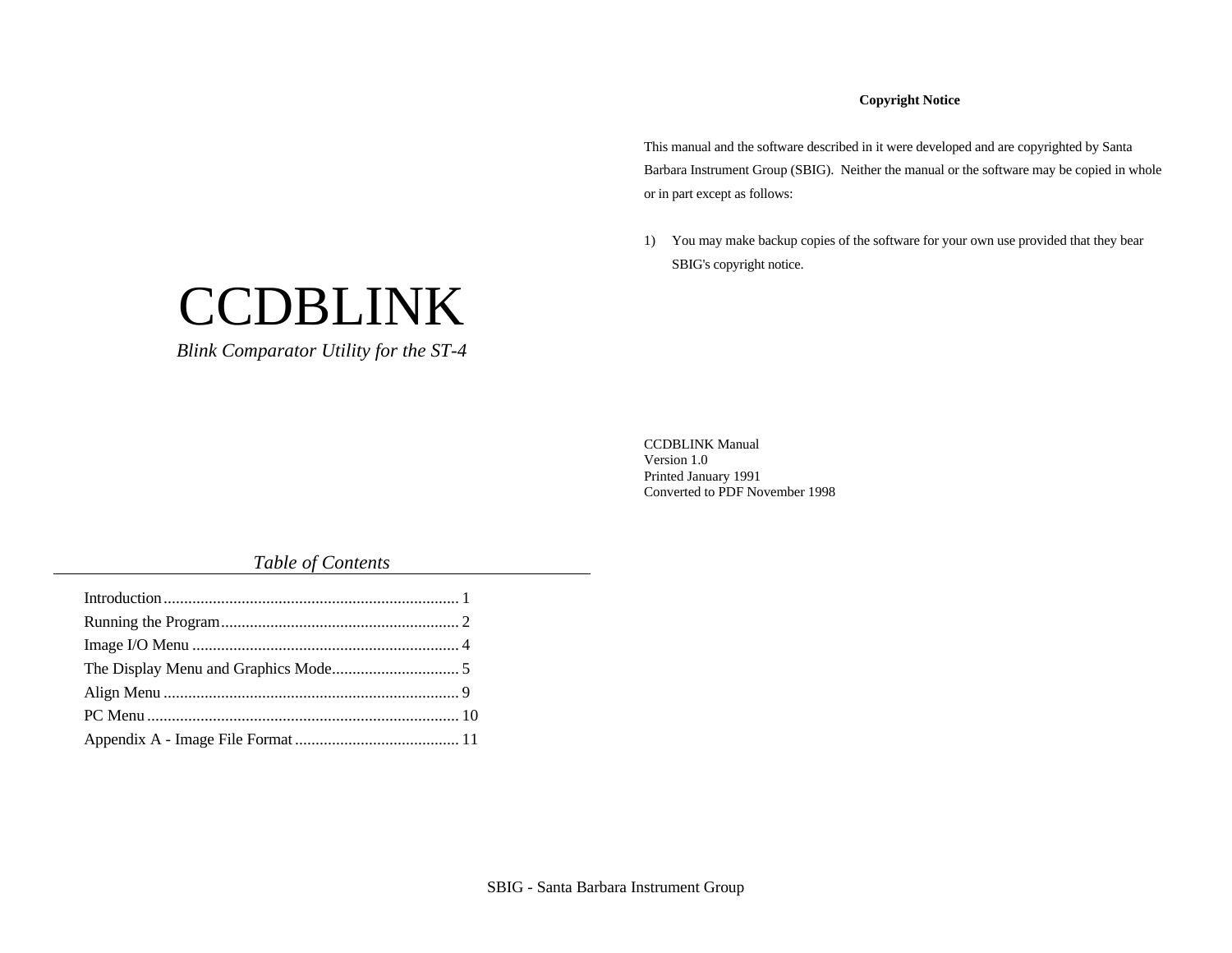# **CCDBLINK - Blink Comparator Utility for the ST-4**

### *INTRODUCTION*

*The CCDBLINK program is one in a series of programs from Santa Barbara Instrument Group to enhance the operation of the Model ST-4 Star Tracker and*

## *Getting Started*

This section describes what you need to do to get the CCDBLINK software up and running on your PC, including installing the software. If you've spent any time with the CCD program included with the ST-4 you'll feel right at home and can briefly scan this and the following section.

## *Making a Backup Copy*

First you should make a backup copy of your CCDBLINK diskette and put the original away in a safe place. The program is not copy protected so you can use the DOS "DISKCOPY" command or your favorite utility. This doesn't mean the software isn't copyrighted though, which it is. Please don't give copies of the software away. Making a backup copy is especially important if you intend to run the CCDBLINK program from a floppy diskette.

## *Installing on a Hard Disk*

If you have a hard disk on your system and wish to install the software on it we suggest you install it in the directory containing your CCD program. In this way the two programs can share access to the graphics driver programs (CGA.BGI, EGAVGA.BGI, etc.), and you will only need to copy the two files "CCDBLINK.EXE" and "CCDBLINK.CFG". If you wish you may install the CCDBLINK program in its own directory, but in this case you will also need to copy the graphics drivers as well.

*Imaging Camera. The program allows you to load two image files, align them with sub-pixel accuracy, then blink the display between the two images: Fixed objects remain steady whereas objects which have moved or have changed in brightness will blink. The CCDBLINK program uses image files previously captured and saved with the CCD software that came with your ST-4 and does not contain the routines necessary for interfacing directly to the ST-4. For that you will continue to use the CCD program.*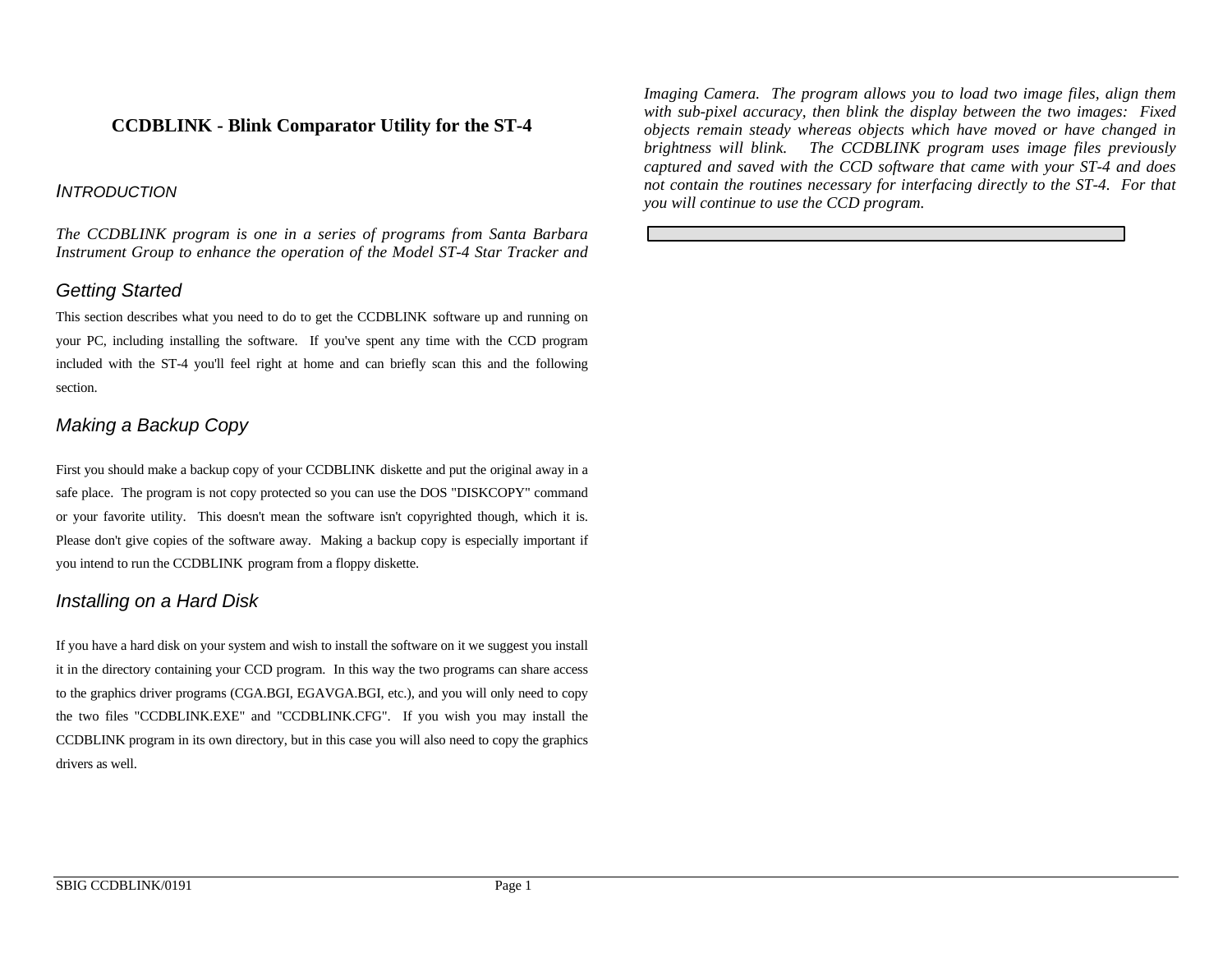# *RUNNING THE PROGRAM*

Running the CCDBLINK program is just a simple matter of making the directory containing the CCDBLINK program be the current working directory and running the program by typing "CCDBLINK " followed by hitting the "Enter" key. If you're running from a floppy diskette and are swapping diskettes to get access to system files or data files, you will need to insure that the program diskette is installed in the disk drive when you quit the program. The program remembers the user's settings in the CCDBLINK.CFG file which gets updated when you exit the program.

#### **Note:**

There are several sample images of comet Austin on the CCDBLINK disk that can be used to demonstrate the operation of the CCDBLINK utility. These are raw images and will have to be aligned as described below.

## *Elements of the User Interface*

The CCDBLINK program interacts with the user through a friendly and efficient user interface containing pull-down menus and dialog boxes, and operates in two distinct modes: Text mode and Graphics mode. The Text mode is activated when the program is first run and contains the pulldown menus, dialog boxes, and other items requiring an interactive role with the user. The Graphics mode is used for displaying images and analyzing them with cross-hairs, etc. This section describes the elements which together make up the user interface.

## *Menu Bar and Menu Commands*

At the top of the screen (in text mode) is the menu bar showing the different menu titles or commands (**Image I/O**, **Align**, etc.). At any time only one menu in the menu bar is highlighted, and the highlighting can be moved from menu to menu using the left and right arrow keys. Once a menu title is highlighted, hitting the "Enter" key causes one of two things to happen: Either a pull-down menu is revealed with several sub-commands (as is the case with the **Image I/O** command) or a dialog box is shown (as is the case with the **Display** command). Either of these can be exited or canceled by hitting the "Esc" key. How each of these items interacts with the user is described in individual sections below.

#### **Note:**

Commands can also be invoked from the menu bar by hitting the first letter of the intended command. For example, hitting the "I" key invokes the **Image I/O** command, revealing its pull-down menu.

## *Pull-Down Menus*

Pull-down menus show several commands arranged vertically, with one command highlighted. The highlighting can be moved from command to command using the Up and Down Arrow keys (or the Tab and Shift-Tab key combinations). Once a command is highlighted it can be invoked by hitting the "Enter" key. Invoking commands can cause a dialog to be displayed or can cause some immediate action, depending on the individual command.

#### **Note:**

Commands in menus can also be invoked directly once the pull-down menu is visible (without moving the highlighting) by hitting the key corresponding to the highlighted capital letter shown in the command.

### *Dialogs*

Dialogs are outlined boxes drawn in the center region of the screen for interacting with the user and typically contain several parameters which can be changed by moving to the desired line and changing the setting. You move the flashing cursor up and down through the dialog parameters using the Up and Down Arrow keys (or the Tab and Shift-Tab key combinations).

### **Note:**

In the dialogs, the descriptive text to the left of each parameter contains a single highlighted character. This character indicates that you can move the flashing cursor directly to that parameter by pressing the "Alt" key in conjunction with the highlighted character

The method used to change a parameter's setting depends on the type of the parameter, of which there are two: ones where you select a single choice from a list of choices and ones where you type in some number or text. For the first type, you select the desired setting by using the Left and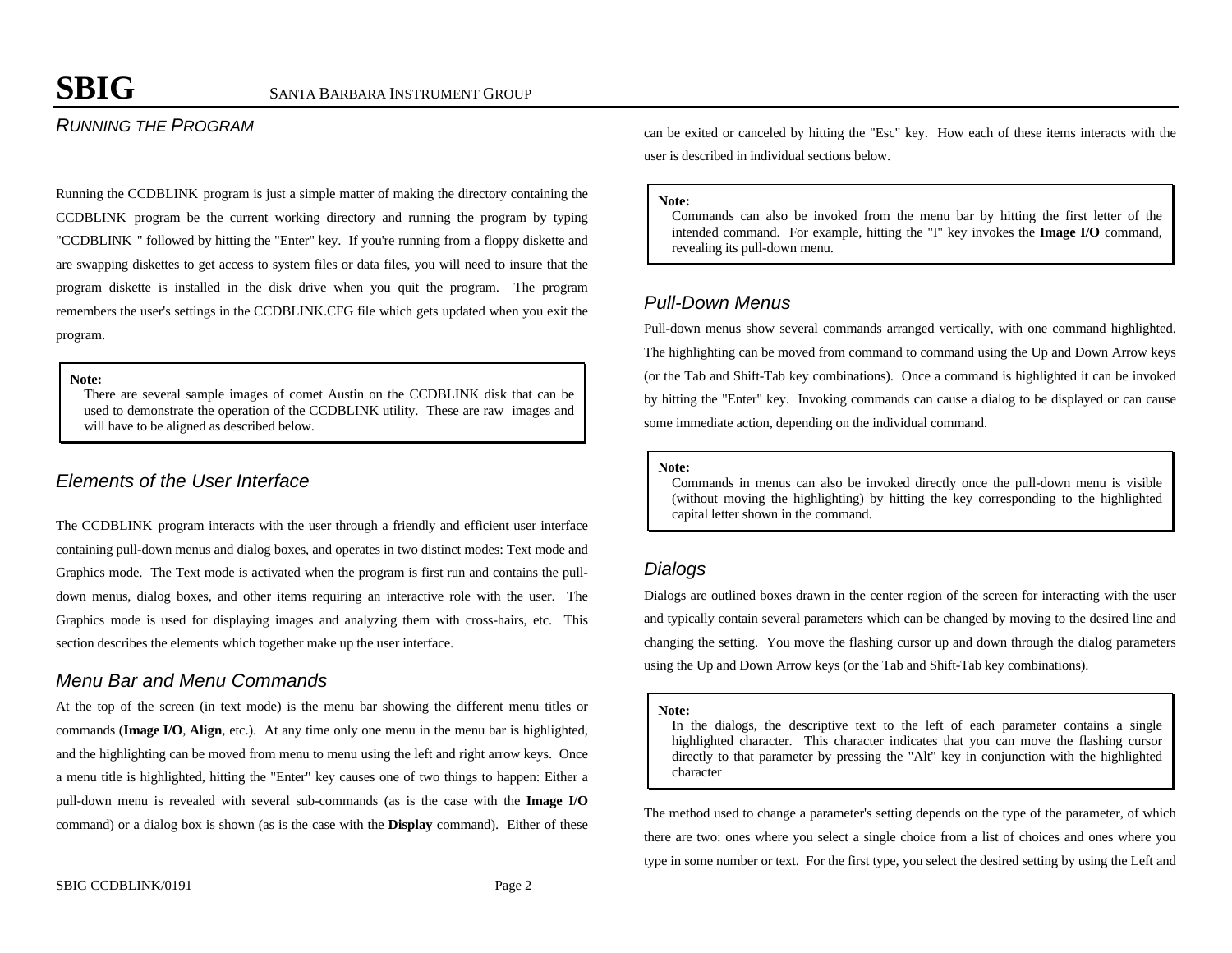Right Arrow keys. In the second case you simply type in the desired setting. You can use the "Backspace" key to edit the text or use the "Del" key to completely erase all the text entered in the parameter. When you are done setting the parameters in the dialog, you can proceed on to execute the command by hitting the "Enter" key or abort the command by hitting the "Esc" key.

# *Status Box*

Towards the bottom of the Text mode display is the Status box which is used by the program to convey passive information to the user such as the introductory information presented when the program is first run. You will want to check the status box periodically for this information.

# *Data Buffer Information Box*

Just below the Status box is the Data Buffer information box which indicates whether any image data is currently held in memory, and whether that information has been saved on disk or not. The CCDBLINK program has two image buffers. The first image loaded (using commands from the **Image I/O** command) goes into the Reference Image buffer and the second image goes into the Source Image buffer.

# *Graphics Display Mode*

The program switches to Graphics mode when images need to be displayed or analyzed, such as after executing the **Display** command. You can switch back to Text mode from Graphics mode by hitting the "Esc" key.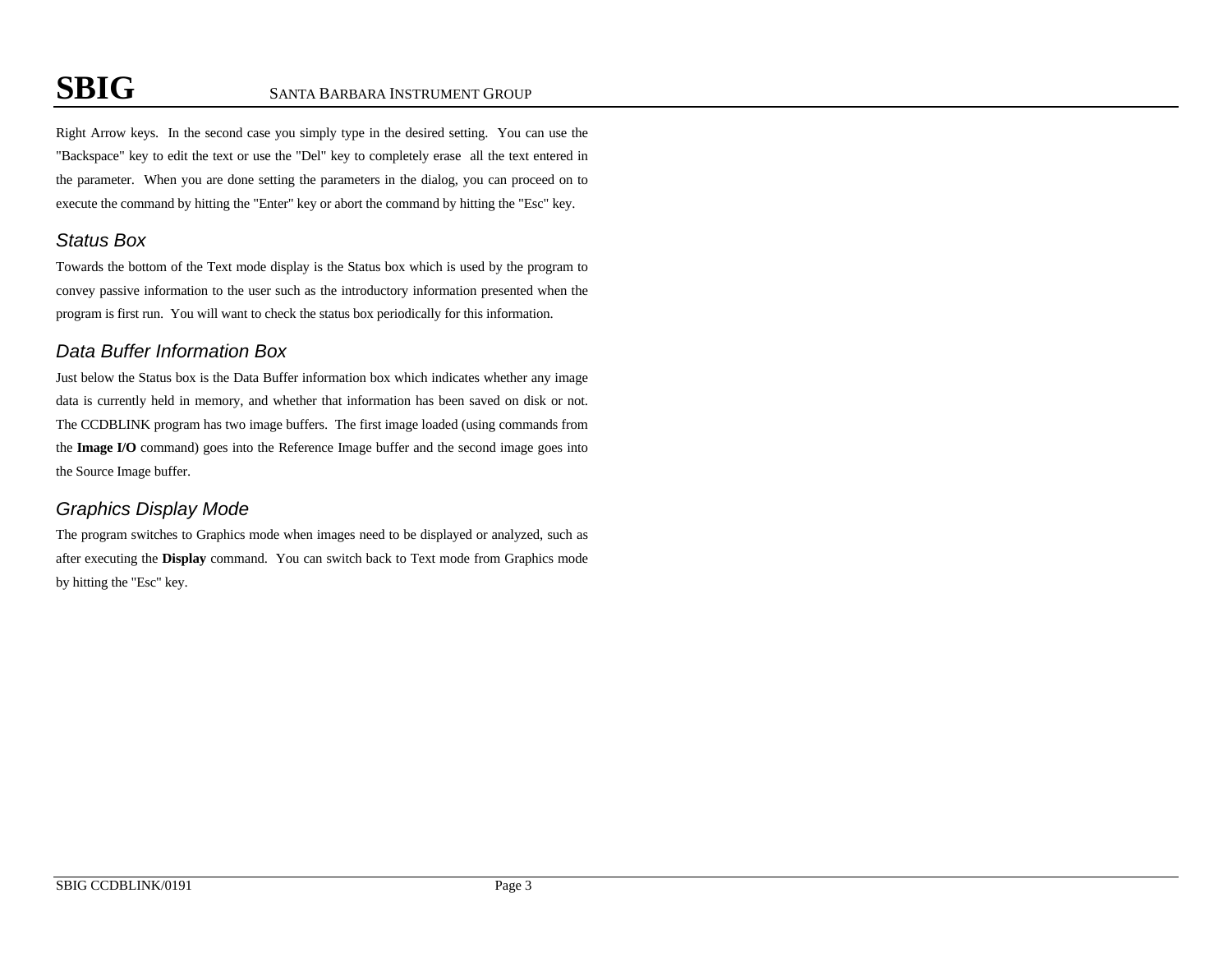# *IMAGE I/O MENU*

The **Image I/O** menu contains commands which are used to retrieve and store images from/to disk. Central to the use of the **Image I/O** menu is the File Path, File Filter, and the Directory Dialog which are explained in detail below.

The File Path (which can be set using the **Path/Filter** command in the **Image I/O** menu) tells the CCDBLINK software where to look for files to display and where to save files. This should be set to the directory where you save your image data files, and can be changed easily if you have created multiple directories for your images. If, for example, your image files have been saved in the DATA directory which resides at the root level of your C: hard disk, you would set the File Path to "C:\DATA". Although they serve similar purposes, you should not confuse the File Path with DOS's Path command. The File Path is only used by the CCDBLINK software, and must be set using the **Path/Filter** command in the **Image I/O** menu.

**Note:**

If you specify a blank File Path (to use the current DOS working directory), the program will substitute the equivalent File Path ".\".

The File Filter allows you to exclude certain files from showing in the Directory Dialog by specifying a "match string". Only files matching the File Filter will be shown in the Directory Dialog. You can use the DOS wild card characters "\*" and "?" in the File Filter, and specifying a File Filter other than the all-showing "\*.\*"will cause some files not to appear. For example setting the File Filter to "\*.ST4" will cause only files with the extension ".ST4" to appear in the directory dialog.

The Directory Dialog is shown whenever you need to choose a file on the disk for loading. Rather that having you type in the name of the file, the program displays all the files (that match the File Filter) in the current File Path. You can then use the four arrow keys to select the desired file. For directories which contain more than 40 files, the PgUp and PgDn keys allow you to page through the files 40 at a time. The files are sorted into alphabetical order, and you can move the selection cursor to the first file starting with any letter by hitting that letter on the keyboard. Additionally, the directory dialog shows the current path and filter at the top of the box containing the files, the current page and number of pages of files and the amount of free space on the disk at

the bottom of the box, and as the cursor is moved from file to file, the file's name, size and creation date are shown in a box below the files.

### *Load Images Command*

The **Load Images** command is used to retrieve pairs of ST-4 image files from the disk. Once the File Path and File Filter have been set as desired, invoking the **Load Images** command reveals the Directory Dialog. There you select the first image file to load (the Reference Image) and hit the "Enter" key. The directory dialog will momentarily disappear then reappear so that you may select the second image file to load (the Source Image). The difference between the Reference Image and the Source Image is that the Source Image can be translated and rotated in order to align it with the Reference Image, and because of this, changes to the Source Image are can be saved using the **Save Aligned Image** command described below. In the process of using the **Load Images** command, the Status box will display a message saying it is loading each file, and then another when that file has been completely loaded. If any errors occur, the program will warn you. Images must always be loaded in pairs when using the CCDBLINK utility.

## *Save Aligned Image Command*

The **Save Aligned Image** command allows you to save the Source image in memory onto the disk as a standard ST-4 image file, the format of which is described in Appendix A. After setting the File Path if necessary, invoking the **Save Aligned Image** command will present you with a dialog where you can specify the file's desired name. At this point you can hit the "Enter" key and the file will be saved, or you can hit the "Esc" key and the whole process canceled. While the file is being saved, the Status box will show a message to that effect, and then when the save has been completed another message is shown. Should any errors occur, the program will warn you.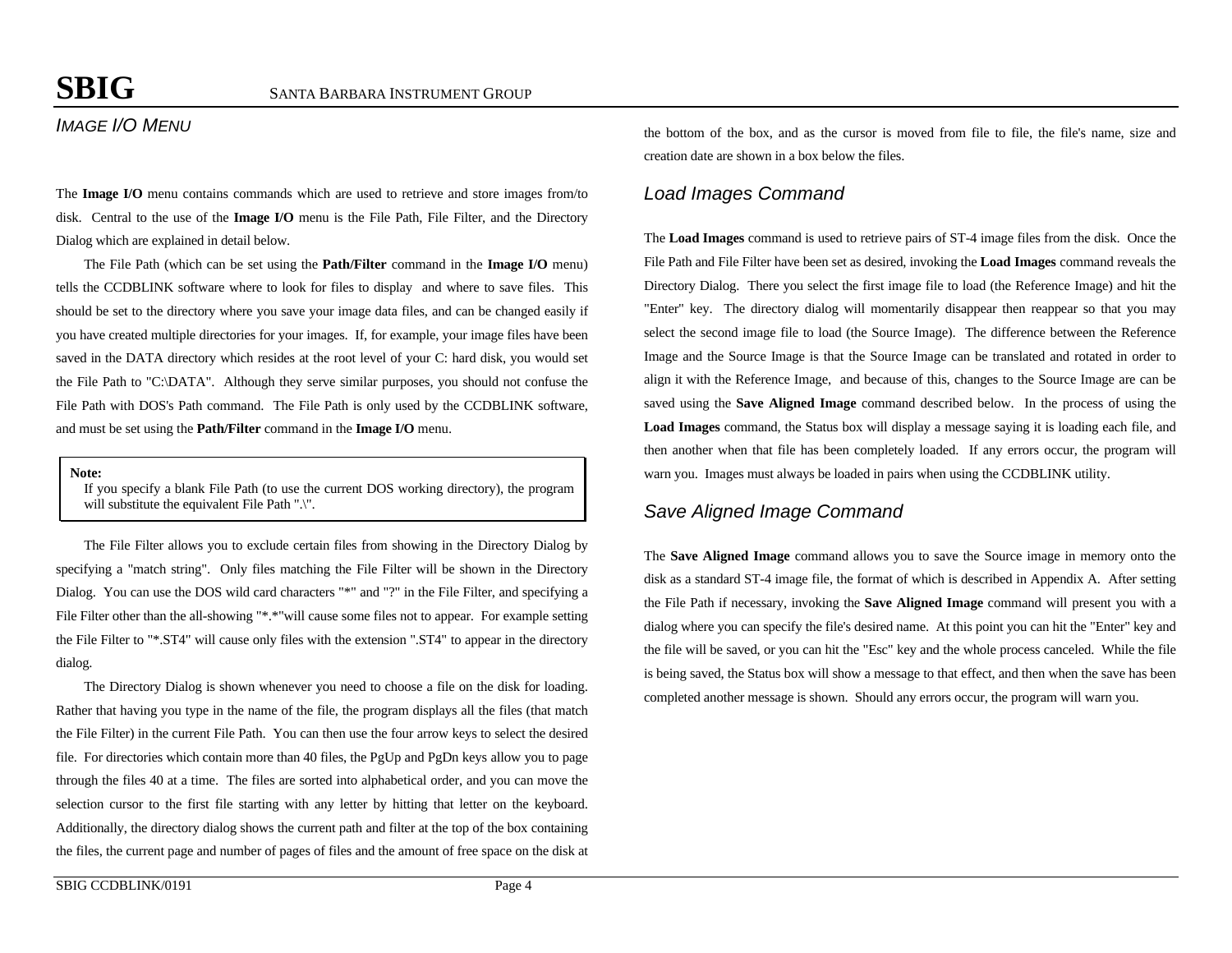# *THE DISPLAY MENU AND GRAPHICS MODE*

The **Display** command/menu is used to switch the program from Text mode (with the menu bar, menus, etc.) to Graphics mode where the image is displayed. Invoking the **Display** command brings up a dialog with several parameters discussed below.

#### **Image:**

Using this item, you can display either of the images individually (*Reference* or *Source* settings) or blink between the two images (*Blink* setting). When using the *Reference* or *Source* settings, crosshairs can be used to examine the images and markers can be placed on the images for use in aligning the images.

#### **Auto contrast:**

Setting this item to *Yes* causes the software to pick values for the *Background* and *Range* parameters based upon the image data. You will usually want to use Auto contrast when first viewing an image, and then later you can redisplay the image, specifying the contrast parameters to fine tune the display.

#### **Reference Background:**

When the *Auto contrast* item above is set to *No*, the Reference image is displayed with all pixel values below the Background level as off or black. Raising this item cuts off more dim pixel values, and lowering it shows more low intensity pixels.

### **Reference Range:**

When the *Auto contrast* item above is set to *No*, this item controls the Reference image's contrast. Pixels between the Background level and the Background level plus the Range are displayed using the intensity capabilities of your display adapter and monitor. Pixel values above the Background  $+$  Range level are saturated on the display. Increasing this item decreases the image's contrast and vice versa.

#### **Source Background:**

This item is identical to the **Reference Background** item above except that it applies to the Source image.

#### **Source Range:**

This item is identical to the **Reference Range** item above except that it applies to the Source image.

#### **Smoothing:**

Setting this item to *Yes* causes the displayed image to be smoothed or lowpass filtered. The smoothing doesn't actually affect the image data; it is accomplished by averaging displayed pixel intensities with their neighbors.

#### **Negative image:**

Setting this item to *Yes* causes the image to be displayed as a negative, with brighter pixels being black and dimmer pixels being white.

#### **Blink Delay:**

When the **Image** item above is set to *Blink*, this parameter controls the delay between blinking the images. Zero is used for manual blinking (the images blink every time the Space key is hit), and 1 through 99 correspond to successively longer delays (slower blink rates). This parameter can also be adjusted while the Blink images are being displayed by using the left and right arrow keys on the keypad to decrease/increase the **Blink Delay** respectively.

#### **Note:**

The **Display** command does not modify the image data in the process of displaying it. Any changes to the image's contrast, smoothing, etc. are only for display purposes.

After the items in the Display dialog have been set, hitting the "Enter" key causes the program to switch to Graphics mode and display the image(s). The format of the display is different depending on the setting of the **Image** item above: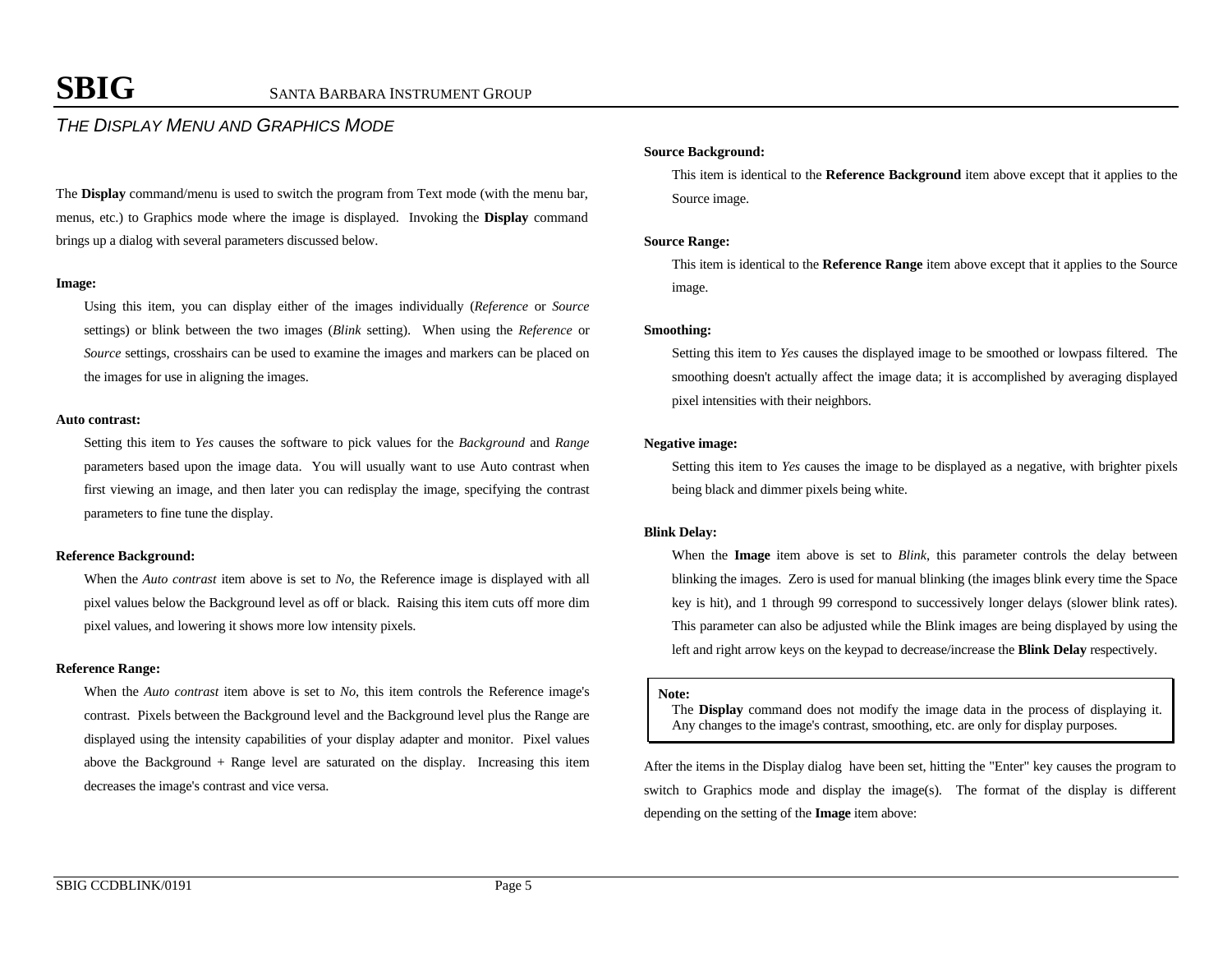### *Reference* or *Source* setting:

The appropriate image is shown to the right of the screen with any image note at the top of the image and a menu below the image.

#### *Blink* setting:

The Reference image is momentarily shown in the center of the screen, then it is replaced by the Source image. Finally, the images will Blink unless the **Blink Delay** item was set to Zero.

You can exit from the **Display** command back to text mode by hitting the "Esc" key. Additionally, if the **Image** item from the Display dialog was set to *Reference* or *Source*, you can invoke the Crosshairs mode or the Markers modes discussed in the next sections.

### *Crosshairs Mode*

The Crosshairs mode is entered by hitting the "X" key from the Analysis display mode mode. This shows a crosshair superimposed upon the image, a series of parameters to the left of the image, and a new **X-Hair** menu at the bottom of the display, the commands of which are described below. Finally, you can exit the Crosshairs mode by hitting the "Esc" key.

#### **Backgnd:**

By positioning the cursor and hitting the "B" key, the software uses the data under the cursor as representative of the background level for magnitude calculations. For accurate measurements of magnitudes you should set the Background in a region of the image void of stars or nebulosity.

#### **Star:**

By positioning the cursor and hitting the "S" key, the software uses the pixel position under the cursor as the reference position for Separation measurements. For example to measure the separation between two stars you would position the cursor over one of the stars, hit the "S" key, then reposition the cursor over the second star.

#### **Toggle size:**

By hitting the "T" key the software cycles the box size used in measuring the Smoothed Pixel value and the Magnitudes from 3 x 3 pixels through 11 x 11 pixels.

The crosshair parameters displayed to the left of the image are updated as the crosshair is moved around the image. The Arrow keys move the cursor by 1 or 5 pixels per keypress depending on whether the "NumLock" or "Shift" keys are down.

#### **Note:**

You may find it easiest to move the cursor by keeping your left hand on the Shift key and using your right hand to work the keypad. In this way, you control the speed of the cursor by pressing or releasing the Shift key. Also, you can use the i,j,k, and m keys (and their Shifted versions) as a virtual keypad to move the cursor.

Each of the parameters from the Crosshairs mode are described below:

### **Pixel:**

These are the Crosshair's X and Y coordinates, with Pixel 1,1 being in the upper left hand corner of the image.

#### **Value:**

This is the pixel value or intensity of the pixel directly under the crosshair and will range from 0 through 255.

#### **Sm-Value:**

This is the average pixel value of the box of pixels centered under the crosshair. The box size is controlled with the **Toggle size** command.

#### **Mag.:**

This is the magnitude of the object inside the box of pixels centered under the crosshair. The magnitude is calculated by summing the contributions of all the pixels in the box with the background level subtracted. The calculated magnitude also depends on the Exposure time,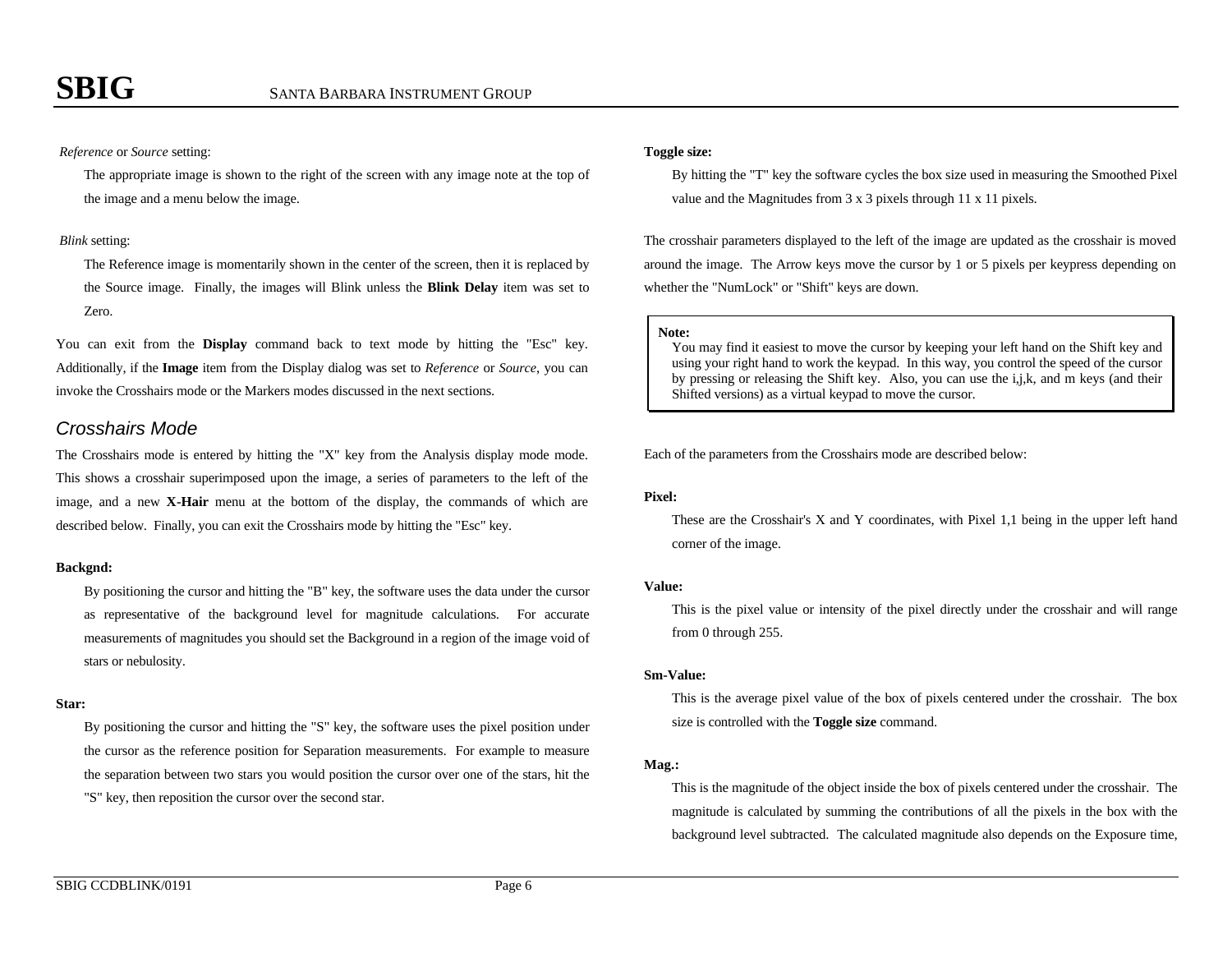the Aperture and the CCD's Response factor which were stored with the image and can be changed using the CCD program.

#### **DifMag:**

This is the diffuse magnitude, or magnitude per square arcsecond, of the object inside the box of pixels centered under the crosshair. In addition to the items affecting the magnitude calculation, the diffuse magnitude depends on the Focal length of the telescope used.

#### **Sep.:**

This is the separation in arcseconds between the current position of the crosshair and the position marked with the **Star** command.

#### **Angle:**

This is the orientation of the line drawn between the current position of the crosshair and the position marked with the **Star** command, measured in degrees clockwise from vertical

#### **Boxsize:**

This the size of the box used in making the average pixel, magnitude and diffuse magnitude calculations, and is changed using the **Toggle size** command.

### *Markers Mode*

The Markers mode is entered from the display or graphics mode by hitting the "M" key, and is used for marking the position of pairs of reference points in images for aligning those images.

To align one image to another you must specify two points in each of the images. One image is referred to as the Reference image, and the second image is called the Source image. The process of aligning images actually involves translating and rotating the Source image to align it with the Reference image, which itself does not get modified.

In each of the two images, you must specify the position of two objects (stars). The position of these objects are referred to as the Pivot and Angle Reference points. The alignment of the Source image to the Reference image is done by the computer by translating the Source image until its Pivot point aligns with the Reference image's Pivot point, and then rotating the Source image until the orientation of the line between the Source image's Pivot and Angle Reference points matches the orientation of the line between the Reference image's Pivot and Angle Reference points. This is shown diagrammatically below.



**Figure 1** *Image Alignment*

The Markers mode allows you to mark and record the position of the reference points in the images using the "P" or "A" keys as described below. Pressing one of these keys causes the software to calculate the X and Y centroid of the data under the cursor and retain those coordinates for later use with the **Align** command.

### **"P":**

Use this to mark the position of the Pivot point in either the Reference or Source image.

### **"A":**

Use this to mark the position of the Angle Reference point in either the Reference or Source image.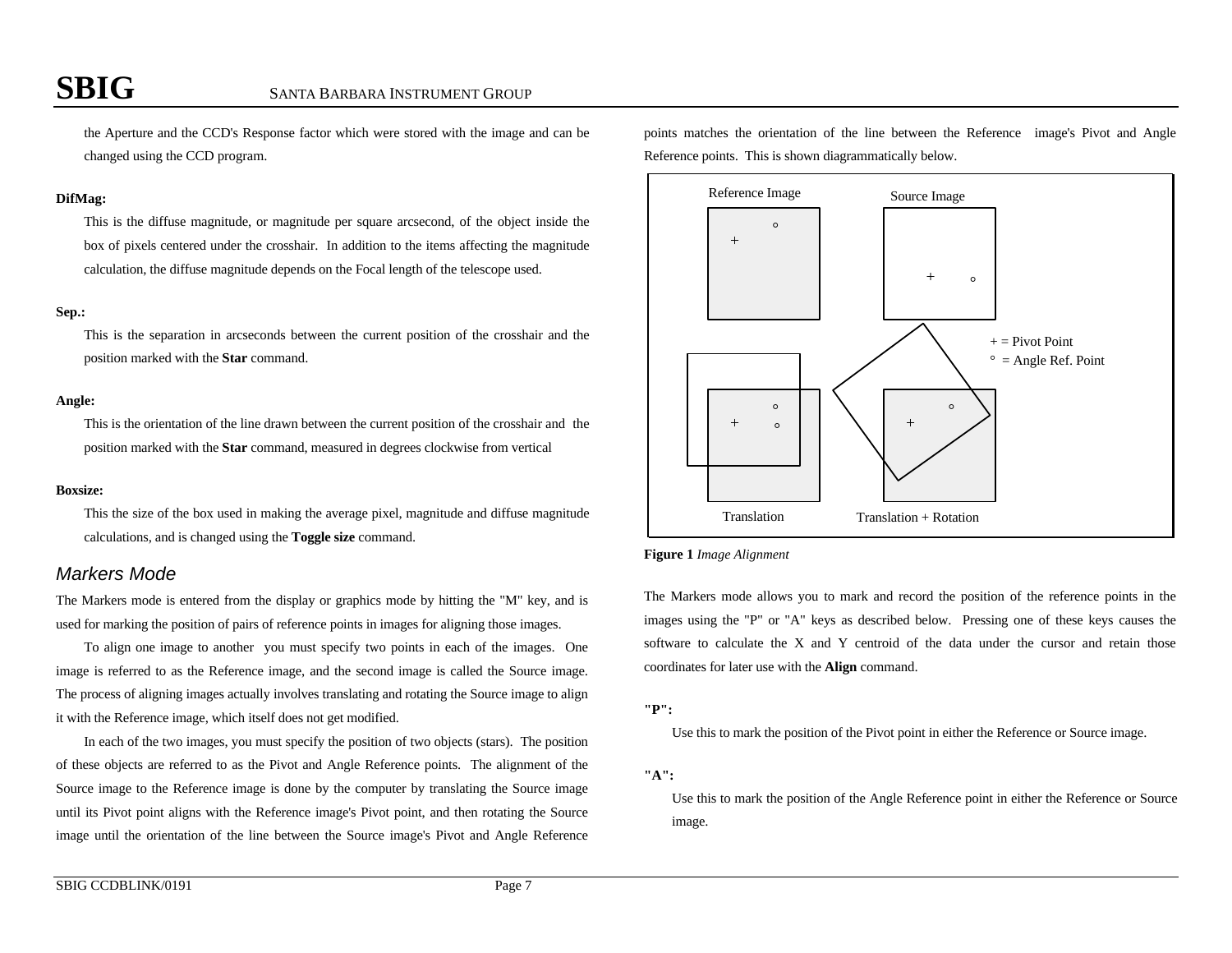Alignment of the two images can then be performed as discussed under the **Align** menu.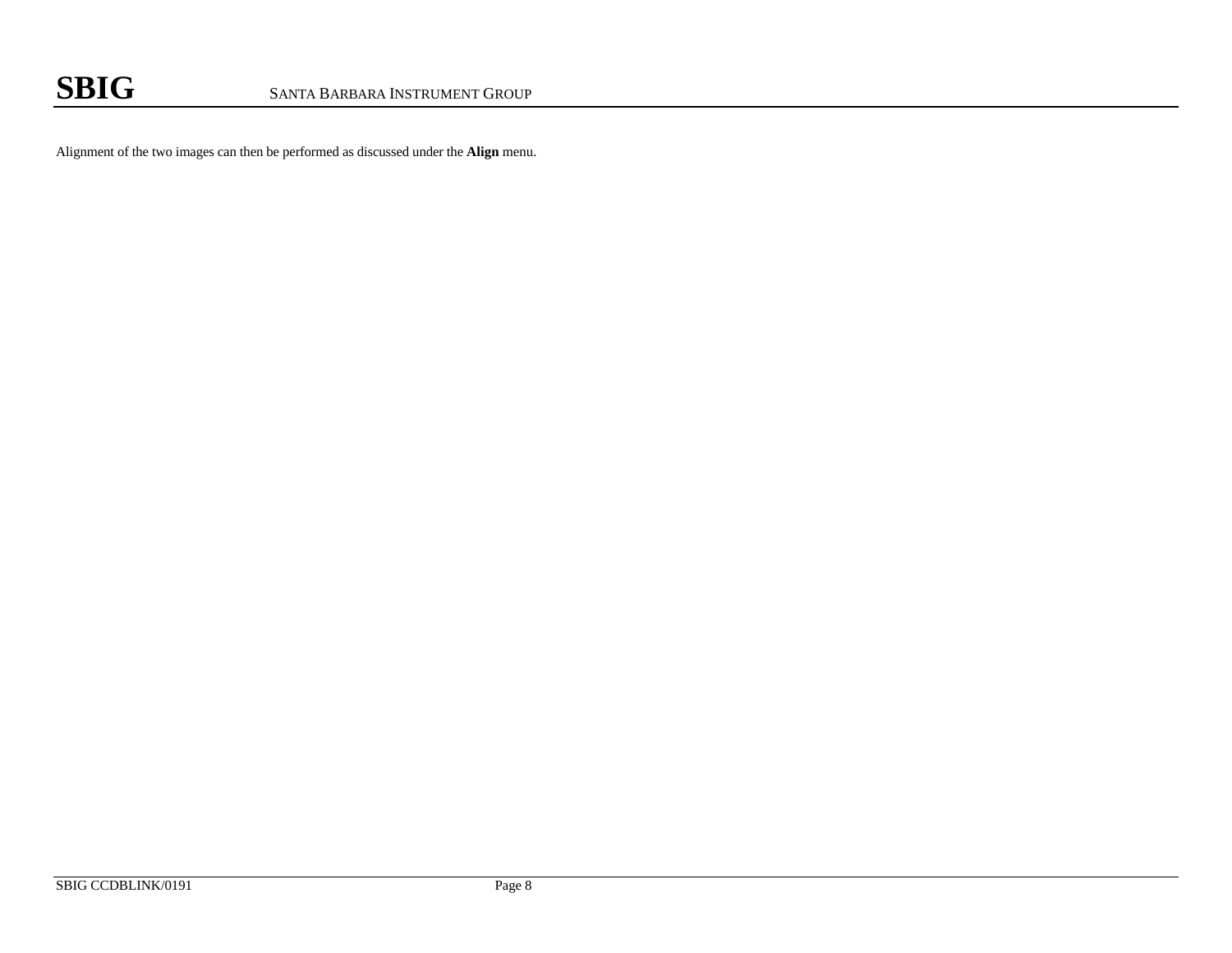# *ALIGN MENU*

The **Align** command is used to align images to one another, and is aided by the Markers mode of the **Display** command described above. If you haven't read that section, you should do so because it describes the nomenclature used in the **Align** command .

When the **Align** command is invoked a dialog is shown where you need to specify the X and Y coordinates of the Pivot and Angle Reference points in the Source and Reference images. Procedurally the way you align a pair of images is as follows:

- 1. Load the Reference and Source images using the **Load Images** command in the **Image I/O** menu. Remember, the first image loaded is the Reference image and the second is the Source image.
- 1. Display the Reference image and mark the position of the Pivot and Angle Reference points using the "P" and "A" keys in the Markers mode of the **Display** command.
- 2. Display the Source image, and mark the position of the corresponding Pivot and Angle Reference points using the "P" and "A" keys in the Markers mode of the **Display** command.
- 3. Invoke the **Align** command to align the Source image to the Reference image.
- 4. Save the aligned Source image with the **Save Aligned Image** command from the **Image I/O** menu, using a different name (so you don't destroy the original, unaligned, copy of the Source image).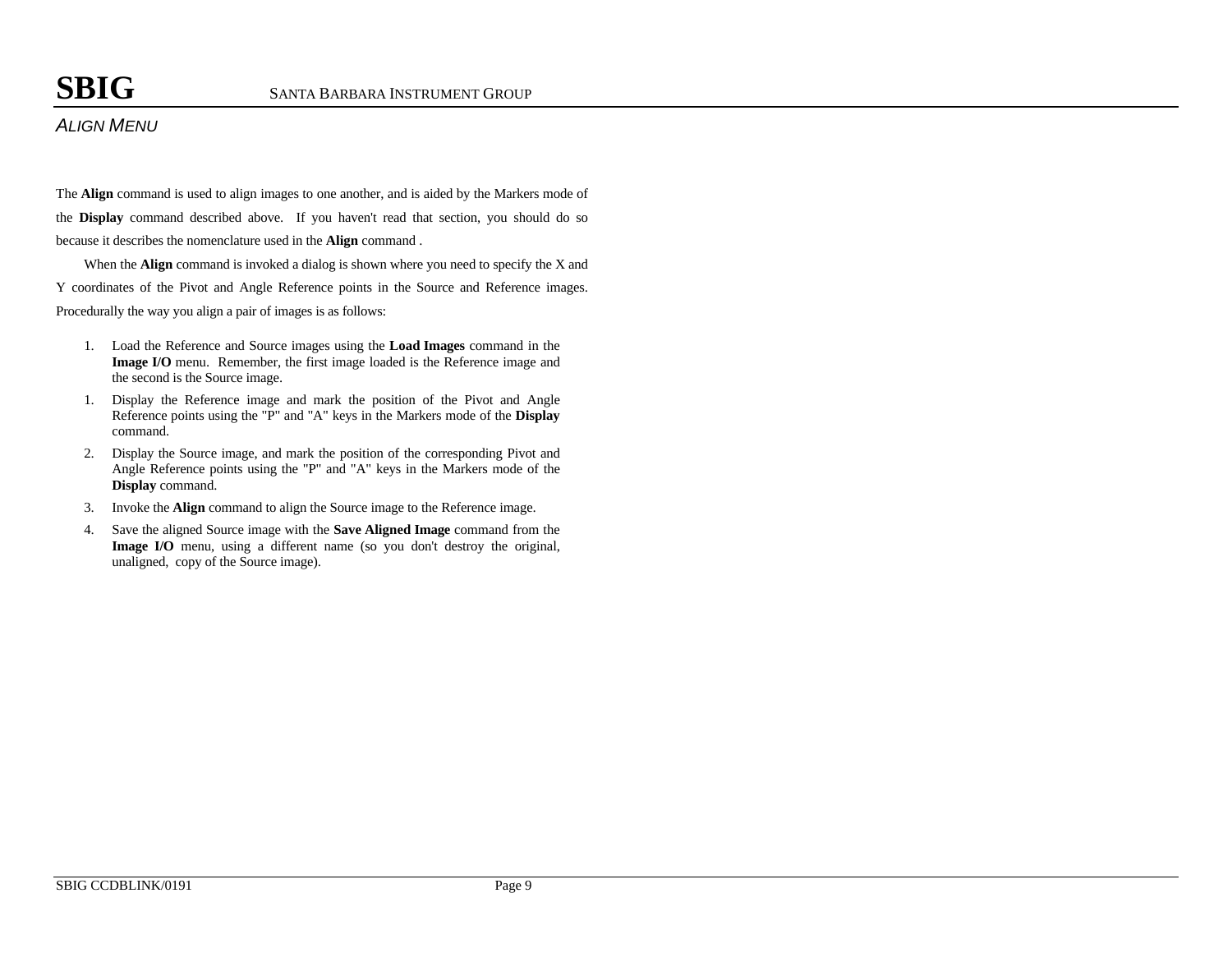# *PC MENU*

The **PC** command/menu is used to fine tune the operation of the CCDBLINK program to the capabilities of your PC. The parameters in the PC Setup dialog are discussed below:

### **Graphics card:**

Set this item to *Auto* to have the software choose the best possible display mode for your particular PC, or set it to the type of display adapter you have installed in your system. Users with VGA can use all modes except Hercules, users with EGA can use EGA and CGA.

#### **Note:**

VGA user may like the MCGA display better which has lower spatial resolution but greater grey-scale resolution.

### **Color display:**

Usually you should set this item to *Yes* if you have a color monitor attached to your system, although you should experiment with the setting to see its effects.